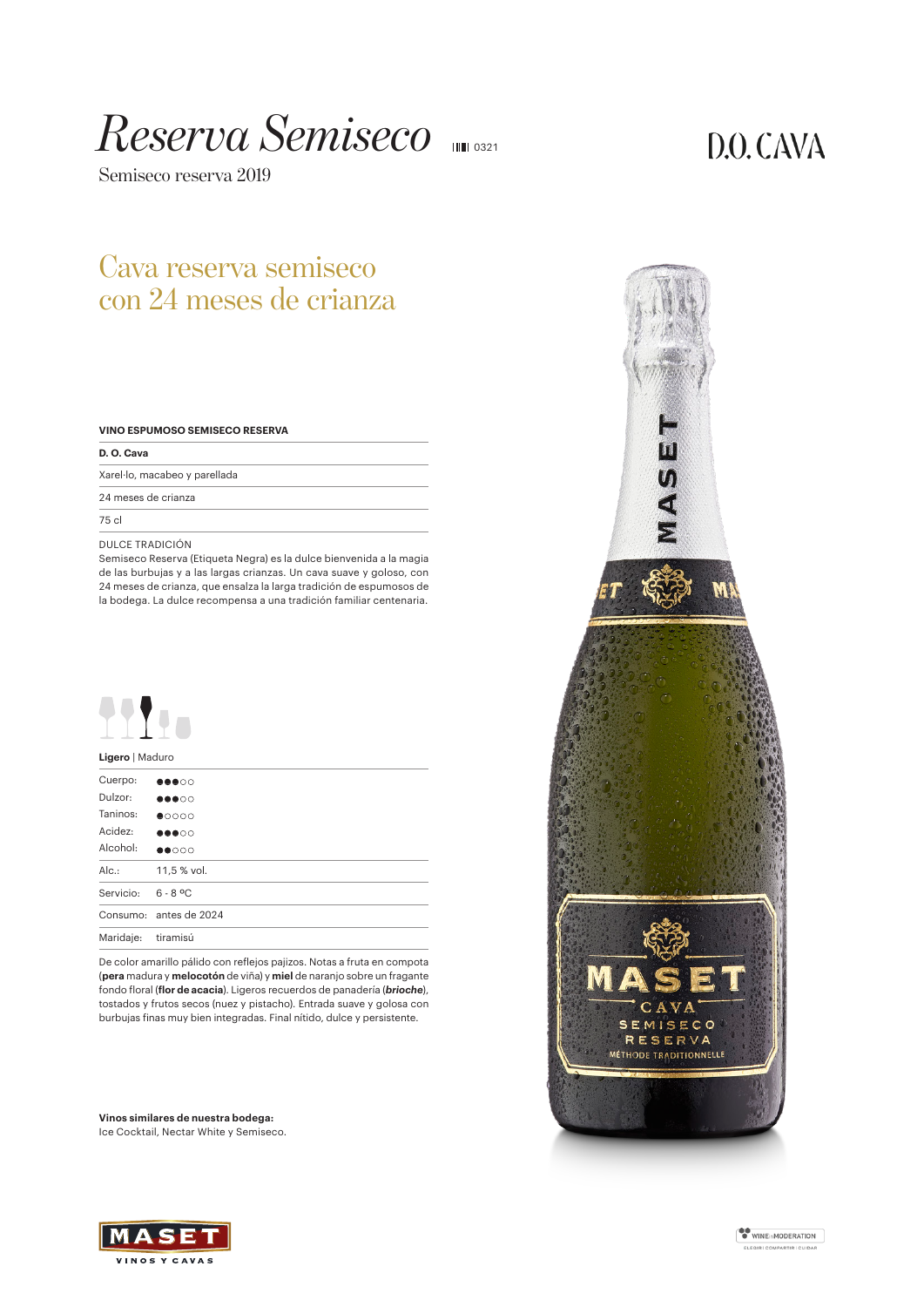# *Reserva Semisec* <sup>0321</sup>

Semisec reserva 2019

# $D.O. CAVA$

## Cava reserva semisec amb 24 mesos de criança

|  |  |  |  | VI ESCUMÓS SEMISEC RESESRVA |
|--|--|--|--|-----------------------------|
|--|--|--|--|-----------------------------|

| DO Cava                       |  |
|-------------------------------|--|
| Xarel·lo, macabeu i parellada |  |
| 24 mesos de criança           |  |
| 75 cl                         |  |

#### DOLÇA TRADICIÓ

Semiseco Reserva (Etiqueta Negra) és la dolça benvinguda a la màgia de les bombolles i de les llargues criances. Un cava suau i llaminer, amb 24 mesos de criança, que exalça la llarga tradició d'escumosos del celler. La dolça recompensa a una tradició familiar centenària.



## **Lleuger** | Madur

| Cos:                | $\bullet\bullet\bullet\circ\circ$ |
|---------------------|-----------------------------------|
| Dolcor:             | $\bullet\bullet\bullet\circ\circ$ |
| Tanins:             | $\bullet$ 0000                    |
| Acidesa:            | $\bullet\bullet\bullet\circ\circ$ |
| Alcohol:            | $\bullet\bullet\circ\circ\circ$   |
| Alc.                | 11,5 % vol.                       |
| Servei:             | $6 - 8$ °C                        |
| Consum:             | abans de 2024                     |
| Maridatge: tiramisú |                                   |

De color groc pàl·lid amb reflexos palla. Notes de fruita en compota (**pera** madura i **préssec** de vinya) i **mel** de taronger sobre un fragant fons floral (**flor d'acàcia**). Lleugers records de fleca (**brioix**), torrats i fruits secs (nou i festuc). Entrada suau i llaminera amb bombolles fines molt ben integrades. Final nítid, dolç i persistent.

**Vins similars del nostre celler:** Ice Cocktail, Nectar White i Semisec.





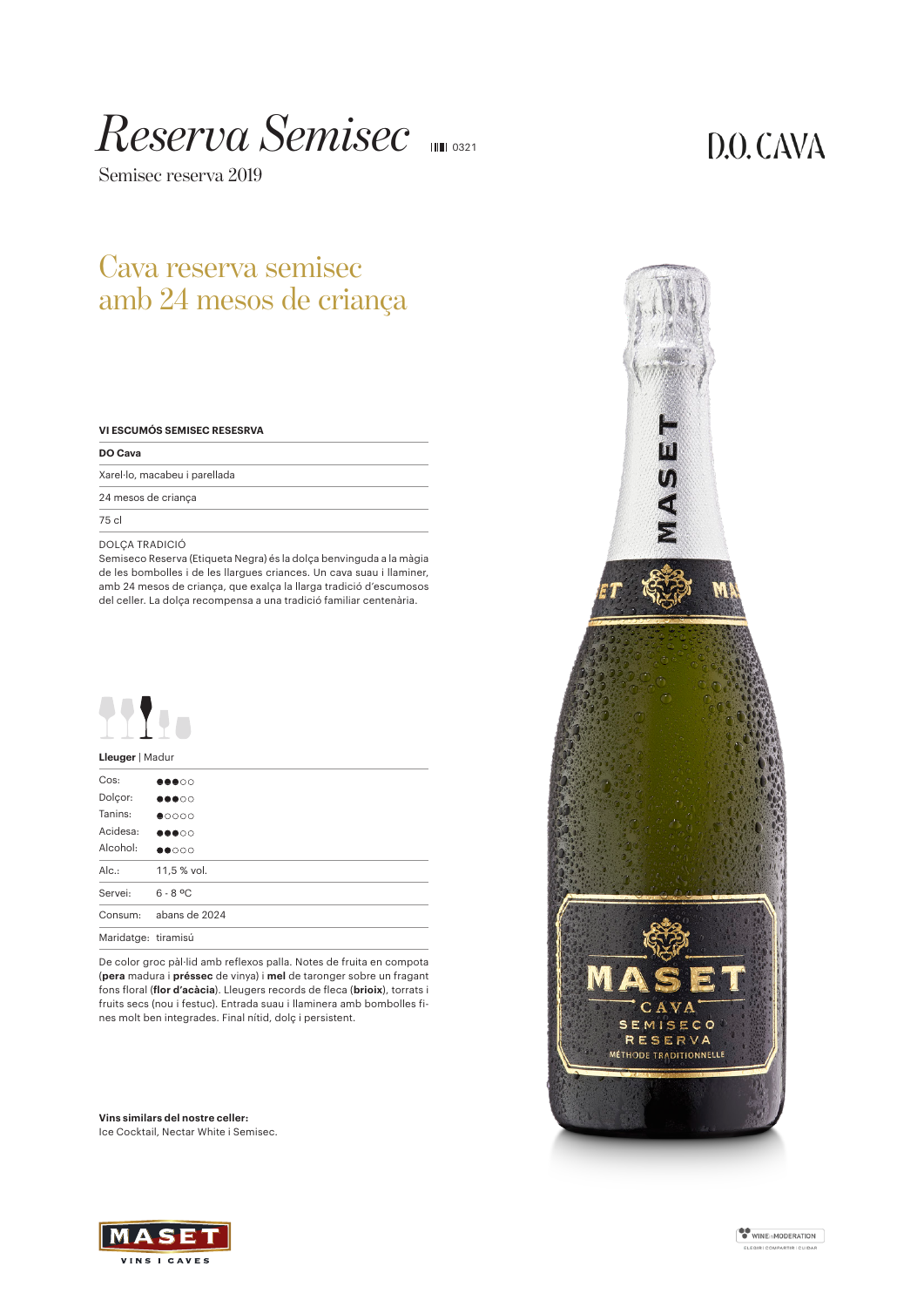# *Reserva Semiseco* <sup>0321</sup>

Semiseco reserva 2019

## $D.O. CAVA$

## Cava semiseco reserva mit 24 Monate Ausbau

| <b>SEMISECO RESERVA-SCHAUMWEIN</b> |  |  |
|------------------------------------|--|--|
|                                    |  |  |

| DO Cava                         |  |
|---------------------------------|--|
| Xarel·lo, Macabeo und parellada |  |
| 24 Monate Ausbau                |  |

75 cl

#### SÜSSE TRADITION

Semiseco Reserva (Schwarzes Etikett) ist der süße Willkommensgruß an die Magie der Perlen und den langen Ausbau. Ein milder, lieblicher Cava, der einen 24-monatigen Ausbau genossen hat und eine Hymne auf die lange Tradition von Schaumweinen der Bodega ist. Die süße Belohnung für eine jahrhundertealte Familientradition.



## **Leicht** | Reif

| Köper:              | $\bullet\bullet\bullet\circ\circ$ |
|---------------------|-----------------------------------|
| Süße:               | <b></b> 00                        |
| Taninne:            | $\bullet$ 0000                    |
| Säure:              | $\bullet\bullet\bullet\circ\circ$ |
| Alkohol:            | $\bullet\bullet\circ\circ\circ$   |
| Alk.:               | 11,5 % vol.                       |
| Weintemp.: 6 - 8 °C |                                   |
| Konsum:             | mindestens haltbar bis 2024       |
| Ideal Zu:           | Tiramisu                          |

Blassgelbe Farbe mit strohgelben Reflexen. Noten von Fruchtkompott (reife **Birne** und **Weinbergpfirsich**) und **Orangenhonig** vor einem duftigen blumigen Hintergrund (**Akazienblüte**). Leichte Anklänge an Backwaren (**Brioche**), Geröstetes und Trockenfrüchte (Walnuss und Pistazie). Der erste Geschmackseindruck ist mild und lieblich mit feinen und gut integrierten Perlen. Reiner, süßer und persistenter Abgang.

**Ähnliche Weine aus unserem Weingut:** Ice Cocktail, Nectar White und Semiseco.





WINEinMODERATION .<br>VEIN | BEWUSST | GENIESSEN